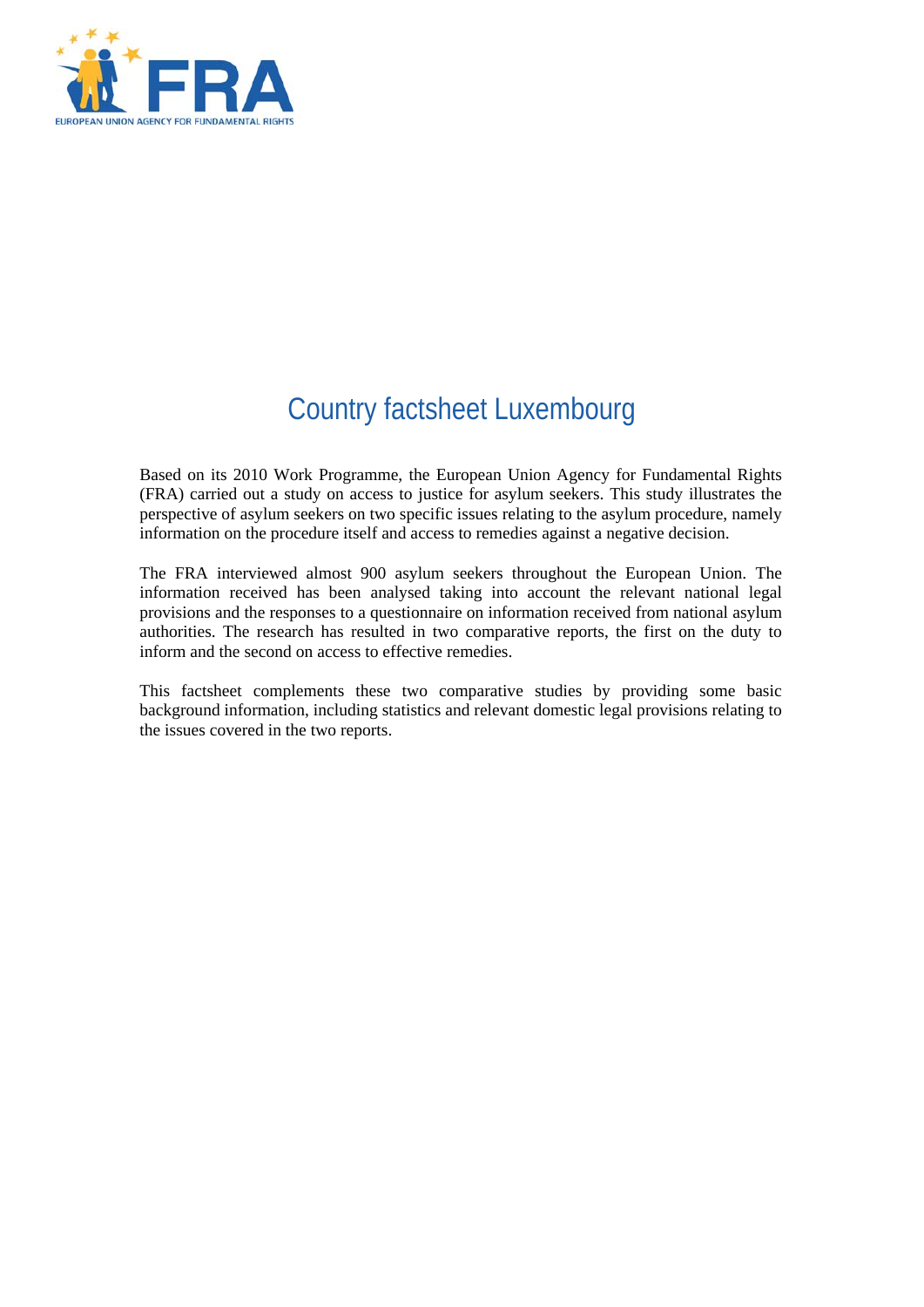### 1. Statistics

**Statistics on asylum applications (Total and top 10 nationalities)**

| <b>2009 Top 10 Nationalities</b> | 2008 Top 10 Nationalities |                            |     |
|----------------------------------|---------------------------|----------------------------|-----|
| Total                            | 485                       | Total                      | 455 |
| Kosovo                           | 130                       | Serbia                     | 220 |
| Iraq                             | 65                        | Bosnia and Herzegovina     | 30  |
| Bosnia and Herzegovina           | 35                        | Iraq                       | 30  |
| <b>Russian Federation</b>        | 25                        | Albania                    | 15  |
| Albania                          | 20                        | Montenegro                 | 15  |
| Iran (Islamic Republic of)       | 20                        | Iran (Islamic Republic of) | 15  |
| <b>Belarus</b>                   | 15                        | <b>Russian Federation</b>  | 10  |
| Serbia                           | 15                        | Eritrea                    | 10  |
| Eritrea                          | 10                        | Somalia                    | 10  |
| Somalia                          | 10                        | Cameroon                   | 10  |

**Statistics on first instance asylum decisions (Total positive decisions - top five nationalities)** 

| 2009                       |                                              |                                           |                           |                 |                                        |                                       |                                                          |
|----------------------------|----------------------------------------------|-------------------------------------------|---------------------------|-----------------|----------------------------------------|---------------------------------------|----------------------------------------------------------|
|                            | Geneva<br><b>Convention</b><br><b>Status</b> | <b>Subsidiary</b><br>protection<br>status | Humanitarian <sup>1</sup> | <b>Rejected</b> | <b>Total</b><br>number of<br>decisions | <b>Total</b><br>positive<br>decisions | <b>Recognition</b><br>rate <sup>2</sup><br>$\frac{1}{2}$ |
| Total                      | 110                                          |                                           | n.a.                      | 360             | 470                                    | 110                                   | 23.4                                                     |
| Iraq                       | 50                                           |                                           | n.a.                      | 10              | 60                                     | 50                                    | 83.3                                                     |
| <b>Russian Federation</b>  | 15                                           |                                           | n.a.                      | 25              | 35                                     | 15                                    | 42.9                                                     |
| Albania                    | 10                                           |                                           | n.a.                      | 20              | 30                                     | 10                                    | 33.3                                                     |
| Kosovo                     |                                              |                                           | n.a.                      | 155             | 165                                    |                                       | 3.0                                                      |
| Iran (Islamic Republic of) |                                              |                                           | n.a.                      | 15              | 25                                     |                                       | 20.0                                                     |

**Statistics on final decisions (Total positive decisions - top five nationalities)** 

| 2009                       |                   |                   |                           |                 |              |              |                    |
|----------------------------|-------------------|-------------------|---------------------------|-----------------|--------------|--------------|--------------------|
|                            | <b>Geneva</b>     | <b>Subsidiary</b> |                           |                 | <b>Total</b> | <b>Total</b> | <b>Recognition</b> |
|                            | <b>Convention</b> | protection        | Humanitarian <sup>1</sup> | <b>Rejected</b> | number of    | positive     | rate <sup>2</sup>  |
|                            | <b>Status</b>     | status            |                           |                 | decisions    | decisions    | $\frac{0}{2}$      |
| Total                      | 20                | 10                | n.a.                      | 170             | 205          | 30           | 14.6               |
| Kosovo                     | 15                |                   | n.a.                      | 85              | 105          | 20           | 19.0               |
| Iran (Islamic Republic of) |                   |                   | n.a.                      |                 | 10           |              | 50.0               |
| Bosnia and Herzegovina     |                   |                   | n.a.                      | 20              | 20           |              | 0.0                |
| Albania                    |                   |                   | n.a.                      | 10              | 10           |              | 0.0                |
| <b>Russian Federation</b>  |                   |                   | n.a.                      | 10              | 10           |              | 0.0                |

*Notes: These tables are based on categories used by Eurostat. The way Eurostat presents its data may not necessarily correspond to categories used at national level. This can, particularly be the case with statistics provided under 'humanitarian status'. For a more detailed understanding of the data, the reader is invited to consult national statistics at: [http://www.mae.lu/en/Site-MAE/Immigration.](http://www.mae.lu/en/Site-MAE/Immigration)* 

*Data has been rounded to the nearest 5. Due to the rounding, the sum of individuals may not necessarily match the given total. 0 means less than 3; n.a. = not available. Kosovo (under United Nations Security Council Regulation 1244).* 

<sup>1</sup> Covering persons granted authorisation to stay for **humanitarian reasons** under national law by *administrative or judicial bodies. It includes persons who are not eligible for international protection as currently defined in the first stage legal instruments but are nonetheless protected against removal under the obligations that are imposed on all Member States by international refugee or human rights instruments or on the basis of principles flowing from such instruments.* 

*2 The recognition rate corresponds to the proportion of positive first instance or final on appeal decisions out of the total number of decisions in 2009. Positive decisions include the provision of refugee status, subsidiary protection and humanitarian protection (where data is available).* 

*Source: [Eurostat](http://epp.eurostat.ec.europa.eu/), Data extracted on 01 September 2010.*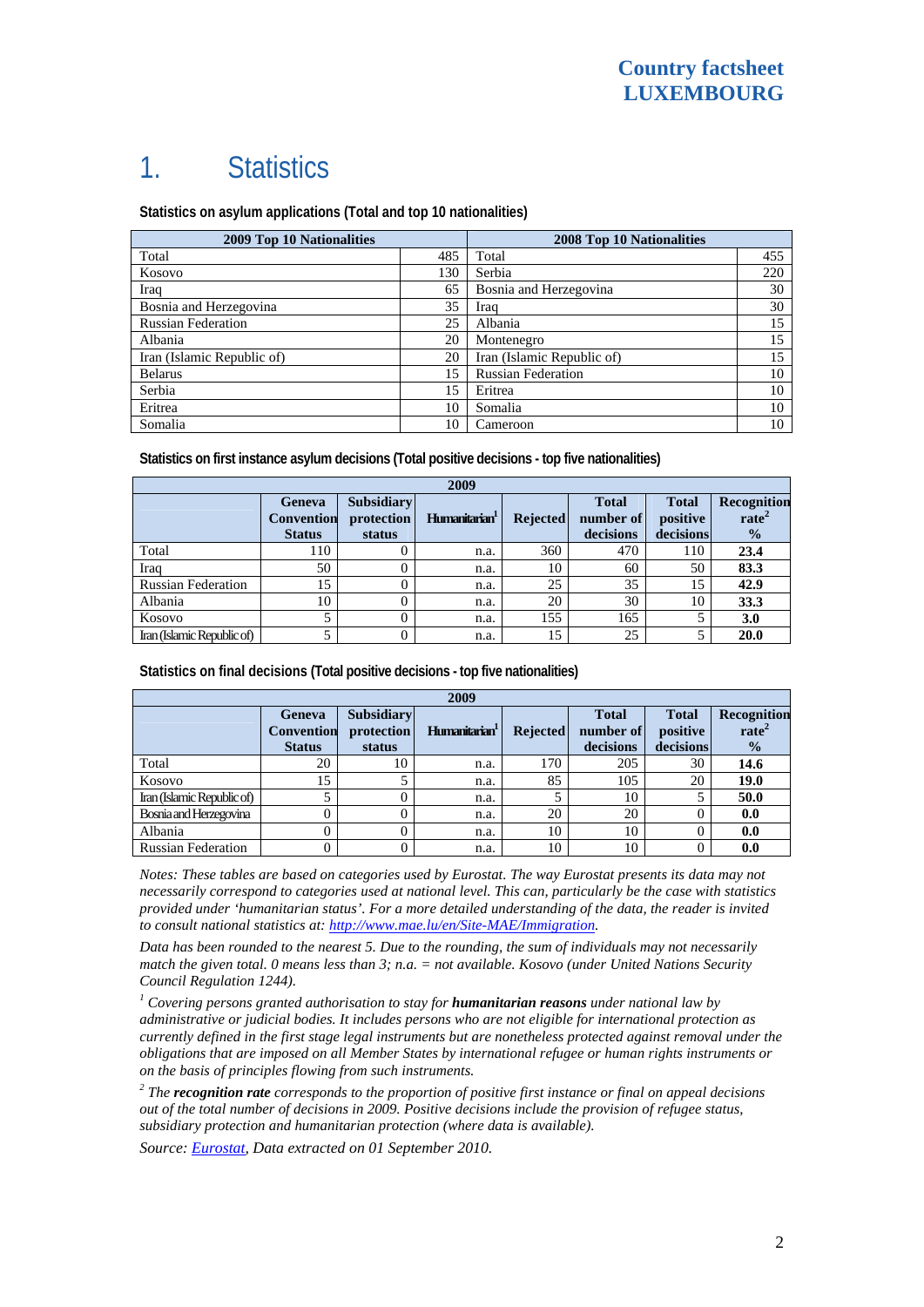### 2. Background Information

### Asylum act<sup>[1](#page-2-0)</sup>

[Droit d'asile et formes complémentaires de protection \(2006\)](http://www.legilux.public.lu/leg/a/archives/2006/0078/a078.pdf#page=2)

#### Asylum authorities

#### **First instance authority**

[Ministry of Foreign Affairs - Directorate of Immigration](http://www.mae.lu/en/Site-MAE/Immigration) (Ministre des Affaires étrangères – la Direction de l'Immigration - Service des réfugiés)

**Second instance authority** 

[Tribunal Administratif](http://www.jurad.etat.lu/trib.pdf) 

# 3. Duty to inform asylum seekers

The asylum law guarantees to the asylum seeker the right to information as well as the opportunity to communicate with the UNHCR. Pursuant to its Article 6, the asylum seeker is informed in writing of the content of the procedure, his/her rights and obligations during the procedure and possible consequences for non-compliance with the obligations and noncooperation with the asylum authority. The information is given in a language, which the asylum seeker is reasonably supposed to understand (Article 6(3)). Furthermore, the asylum seeker shall be informed of the possibility to be assisted, free of charge, by an interpreter with command of the language, which the asylum seeker is reasonably supposed to understand, and of the right to choose a legal counsel enrolled in the Bar Association or have one appointed by the President of the Bar Association (Article 7(1)).

In August 2010, the Directorate for Immigration provided the following information to the FRA as regards written information materials.

| <b>Written information</b><br>materials                        | Information leaflet translated into 11 languages.                                                                                                                                                                          |  |  |  |
|----------------------------------------------------------------|----------------------------------------------------------------------------------------------------------------------------------------------------------------------------------------------------------------------------|--|--|--|
| <b>Provided when?</b>                                          | At the time of lodging the application and during the first instance<br>interview.                                                                                                                                         |  |  |  |
| Provided by whom?                                              | At the time of lodging the application by the responsible agent who<br>conducts the very first interview regarding identity, origin, spoken<br>languages etc. During the first instance interview by the eligible officer. |  |  |  |
| Has an evaluation of<br>information tools been<br>carried out? | No.                                                                                                                                                                                                                        |  |  |  |

<span id="page-2-0"></span>The legal information in this factsheets has been updated to reflect the situation on 1 September 2010.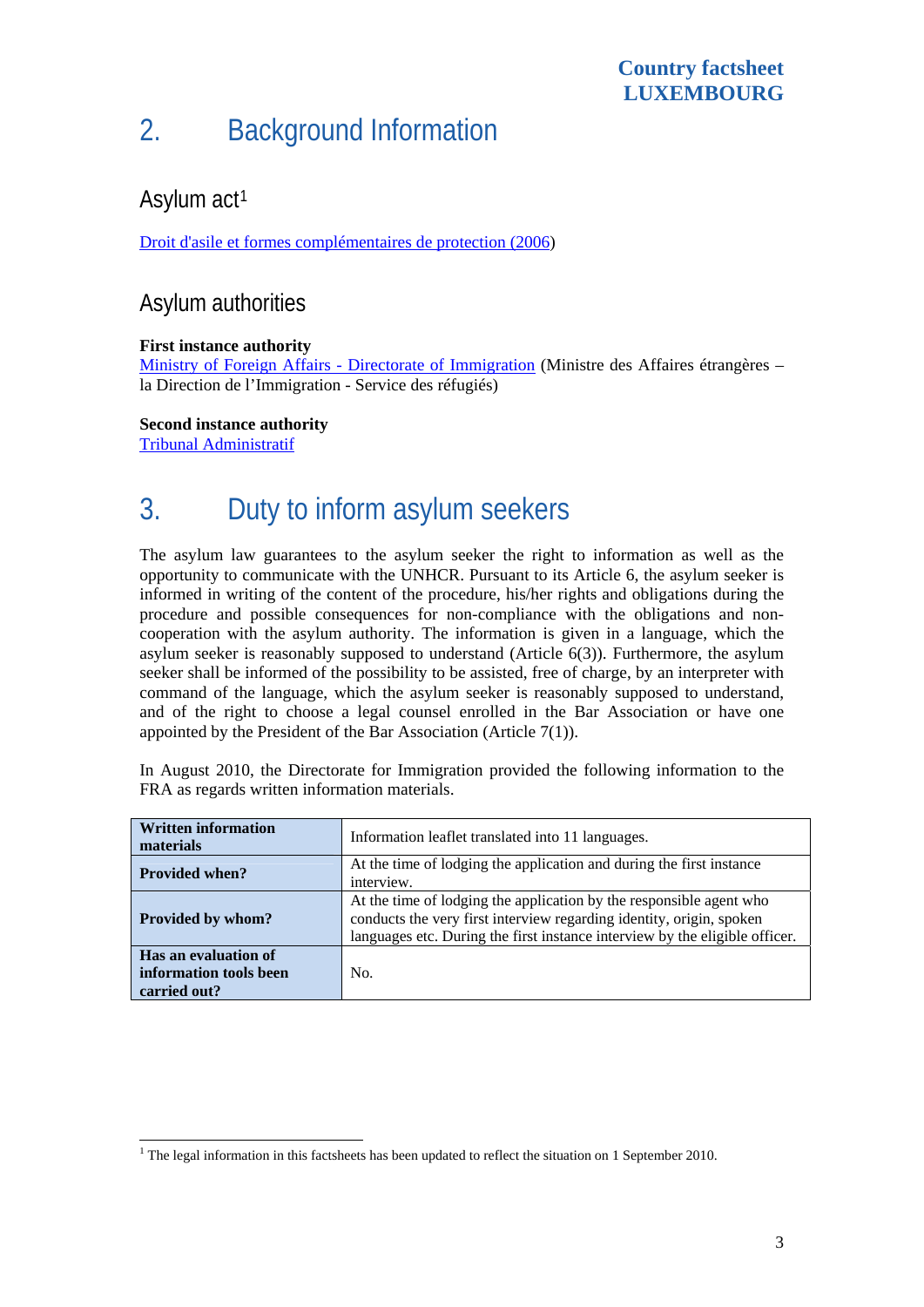### 4. Effective Remedy

#### Type of procedures

The asylum law regulates several types of procedure: (i) Dublin procedure; (ii) admissibility procedure (safe third country or subsequent applications); (iii) regular procedure; and (iv) accelerated procedure (simple/clear-cut cases enumerated in Article 20(1)). Admissibility decisions as well as accelerated procedures should be completed within two months (Articles 16(8) and 20(1).

#### Duty to state reasons for rejection and procedure to appeal

Article 7(3) of the asylum law guarantees to the asylum seeker – if not assisted or represented by a legal counsel – the right to be informed in a language, which he/she is reasonably supposed to understand, of the content of a decision taken by the asylum authority. The information provided shall indicate the possibility of lodging an appeal. Furthermore, separate provisions regulating individual procedures stipulate the duty of the asylum authority to issue a motivated decision accompanied by the information on the right to an effective remedy, which shall be communicated to the asylum seeker in writing (Article 15(2), 16(9), 19(1),  $20(2)$ ).

#### Time limits for appeal

Dublin II decisions as well as decisions on inadmissibility (safe third country) may be appealed before the administrative tribunal within one month from the date of notification of the decision (Article 17). The asylum seeker may lodge an appeal against a decision rejecting the asylum application, as well as against a decision ordering the asylum seeker to leave the territory, within one month from the date of its notification (Article 19(3)). The appeal against a decision rejecting the asylum application, issued in the accelerated procedure, has to be filed with the administrative tribunal within 15 days from the notification of the decision (Article 20(4)).

| Type of procedure                                       | <b>Time limits</b> | <b>Right to remain</b>                                                                                       |  |
|---------------------------------------------------------|--------------------|--------------------------------------------------------------------------------------------------------------|--|
| Regular procedure                                       | 1 month            | Automatic suspensive effect.                                                                                 |  |
| Accelerated procedure                                   | 15 days            | Automatic suspensive effect.                                                                                 |  |
| Subsequent<br>applications                              | 1 month            | No automatic suspensive effect but the appellate body<br>may grant suspensive effect in the individual case. |  |
| Dublin procedure and<br>decisions on<br>inadmissibility | 1 month            | No automatic suspensive effect but the appellate body<br>may grant suspensive effect in the individual case. |  |

#### Right to remain in the country during appeal

The time limit for lodging an appeal against a negative decision on the asylum application issued in the regular procedure as well as the appeal as such, lodged within the time limit, has automatic suspensive effect (Article 19(3)). The same applies for an appeal filed with the